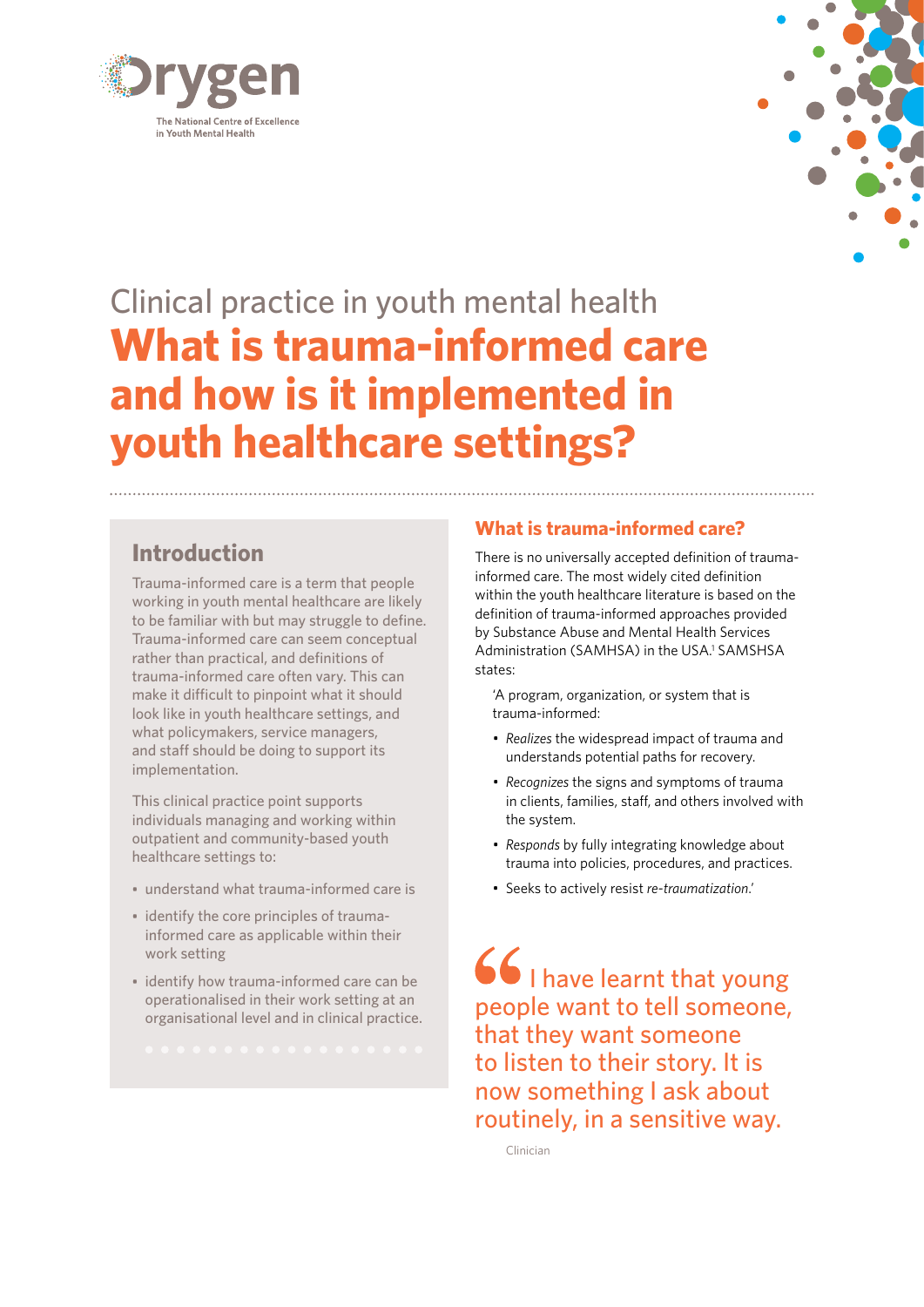#### **Is this clinical practice point relevant for me?**

This clinical practice point is relevant to all staff (e.g. administrative, management, and clinical staff) working with young people (aged 12–25) in: emergency services, child and adolescent services, primary care, outpatient/communitybased mental health, and counselling services. Inpatient and residential settings (e.g. out-ofhome care, residential treatment programs, and forensic settings) are not specifically covered in this clinical practice point. While broad concepts may be applicable, there are different considerations for implementing traumainformed care within these settings.

In the following sections, we consider the core principles of trauma-informed care as they relate to *youth* healthcare settings.

#### **Core principles of trauma-informed care within youth healthcare settings**

The following have been adapted from SAMHSA's 'Concept of trauma and guidance for a traumainformed approach in youth settings'3 and 'Advancing trauma-informed care: Key ingredients for successful trauma-informed care implementation'.4

#### **Safety**

Throughout the organisation, the staff, and the young people and family/carers they serve, all should feel physically and psychologically safe; the physical setting is safe and interpersonal interactions promote a sense of safety.

#### **Trustworthiness and transparency**

Organisational operations and decisions are conducted with transparency and with the goal of building and maintaining trust among young people, family members/carers, staff, and others involved with the organisation. This involves creating clear expectations with young people about what treatments will involve, who will provide services, and how care will be provided.

#### **Collaboration and mutuality**

There is true partnering between staff and young people (to help 'level out' power differences), and staff recognise that healing can happen through relationships and in meaningful sharing of power and decision-making. This involves collaboration between healthcare staff, young people, and families/carers in organisational and treatment planning.

#### **Empowerment**

The individual strengths of young people and their families/carers are recognised, built on, and validated. New skills are developed as needed. Young people's strengths are used to empower them in the development of their treatment.

#### **Voice and choice**

The organisation aims to strengthen the experience of choice for young people, family members/carers, and staff. It recognises every person's experience is unique and requires an individualised approach.

#### **Culture, historical and gender issues**

The organisation incorporates policies, protocols, and processes that are responsive to the racial, ethnic, and cultural needs of individuals served, that are gender responsive, and that incorporate a focus on historical trauma. Within Australian settings, it is particularly important to work in a culturally sensitive way with Aboriginal and Torres Strait Islander young people and families/carers.2

#### **Is trauma-informed care different from trauma-focused therapies?**

In the literature, the terms trauma-informed and trauma-focused are sometimes used interchangeably. This can cause confusion for two reasons: 1) it may seem that trauma-informed care and trauma-focused treatments or interventions describe the same clinical practice; and, 2) it can seem like trauma-informed care is about increasing access to trauma-focused interventions among young people with trauma histories.

#### **Trauma-focused therapy is a specific treatment, whereas trauma-informed care is a systems intervention**

Trauma-focused or trauma-specific psychological therapies (e.g. trauma-focused cognitive behavioural therapy; prolonged exposure) are interventions designed with the specific aim of treating posttraumatic stress disorder (PTSD). In contrast, traumainformed care is best understood as a systems intervention because within healthcare it involves *both* organisational culture practices and specific traumainformed clinical practices.4

In the best possible care, a trauma-informed approach would be implemented across a youth healthcare system, and trauma-focused psychological therapies would be offered to young people with PTSD.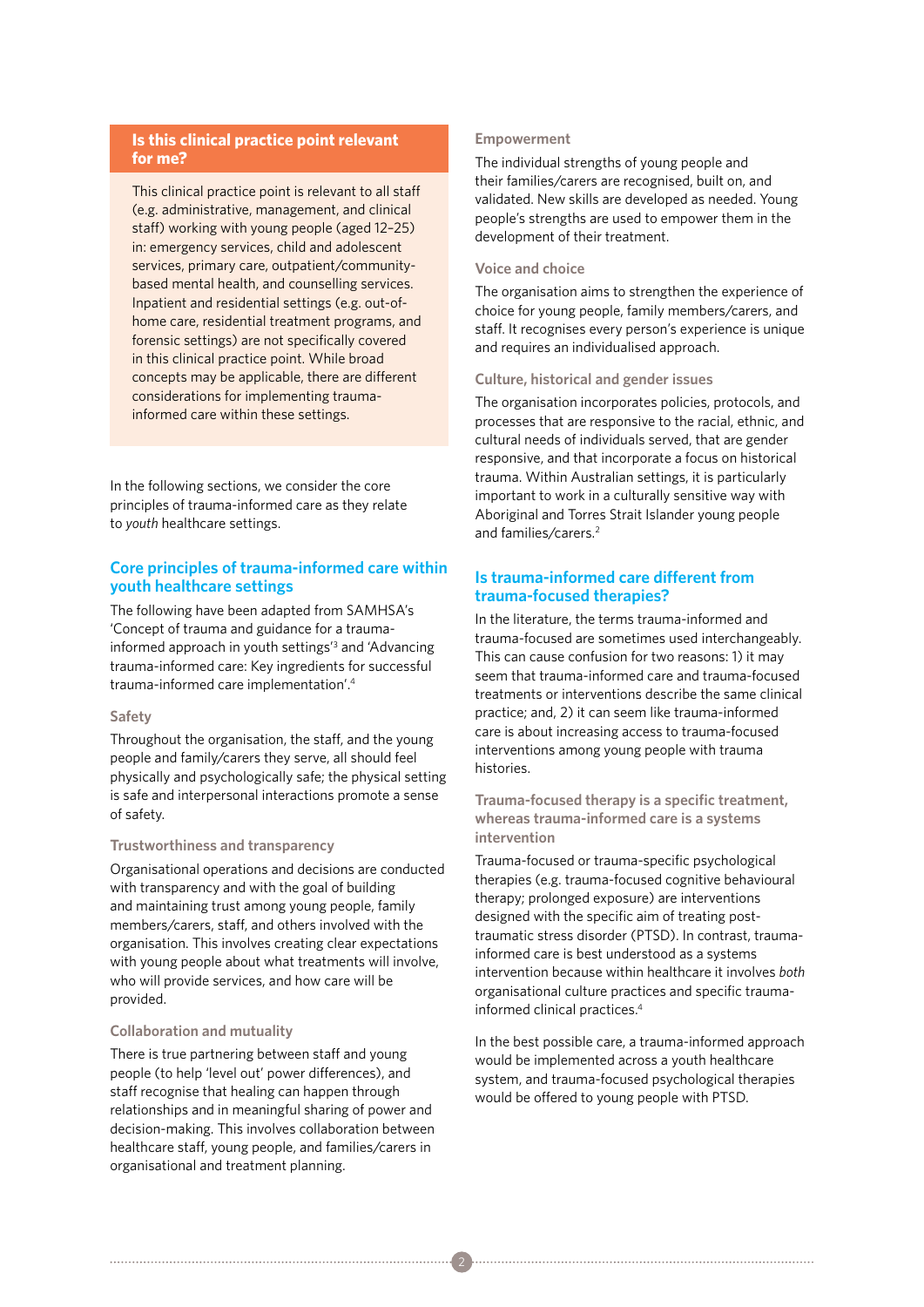**When an agency takes the step to become traumainformed, every part of its organisation, management, and service delivery system may be modified to include a basic understanding of how trauma impacts the life of families seeking services.5, p.16**

## **What is trauma-informed care in outpatient/community-based youth health settings?**

Working within the core principles of trauma-informed care is an essential first step to implementation. While these principles are helpful, they do not offer a practical approach for how to actually implement trauma-informed care in a service. As a result, different services operationalise trauma-informed care principles in different ways, which, while helpful to customising approaches to service-specific needs, can lead to services having to 're-invent the wheel' in relation to trauma-informed care, and/or struggling to know where to begin.

The critical components of trauma-informed care emerging from the youth healthcare literature are described below to support services to understand how this care is being operationalised in community-based (including outpatient) youth healthcare settings.\* These have been organised into four broad categories:

- 1. Trauma-informed care training
- 2.Trauma screening
- 3. Trauma-informed interventions
- 4.Other important operational components of trauma-informed care

\*References of the peer-reviewed articles used in this synthesis of the evidence are available on request.

#### **What are the key building blocks needed as the foundations for trauma-informed care within an organisation?**

Implementing trauma-informed care within youth healthcare settings, as in any health setting, involves cultural reform.<sup>4</sup> The following steps are considered vital to establishing a solid foundation on which to move toward improved implementation of trauma-informed care.

- Leadership implementing trauma-informed care is resource- and time-intensive. Having leadership buy-in and support from the outset is critical.
- Developing trauma awareness (i.e. always keeping trauma in mind) – those planning, funding and managing services should not make the mistake of assuming that trauma is not of particular relevance if a service is not trauma-specific.<sup>6</sup> Rather, one should be mindful that any youth healthcare service is likely to engage high numbers of young people with significant trauma histories.
- Assessing an organisation's readiness to change – this is an important first step in figuring out what cultural change is needed for a specific organisation.7

## **Trauma-informed training: the 'gateway' to trauma-informed care**

#### **Why is training in trauma-informed care so important within youth healthcare services?**

Professional development has been described as 'the gateway to trauma-informed transformation'8, p.170 and 'a first critical step' to implementing trauma-informed care within any organisation.5, p.16 Policymakers and service managers may assume that clinicians/service providers are already trained in trauma-informed care and/or are already implementing trauma-informed care in their clinical practice. This is unlikely to be the case.<sup>9-</sup> <sup>12</sup> Within youth healthcare settings, needs analyses with clinical staff indicate both a need for further trauma-informed care training and a desire among clinicians to upskill in trauma-informed care.<sup>9-11</sup> The majority of clinical training programs for mental health clinicians do not provide trauma-specific training.12

#### **Who needs to complete trauma-informed care training?**

Trauma-informed care training initiatives should target an entire service system rather focusing only on staff working in clinical roles.<sup>5</sup> The intensity of traumainformed care training may be tailored to individual job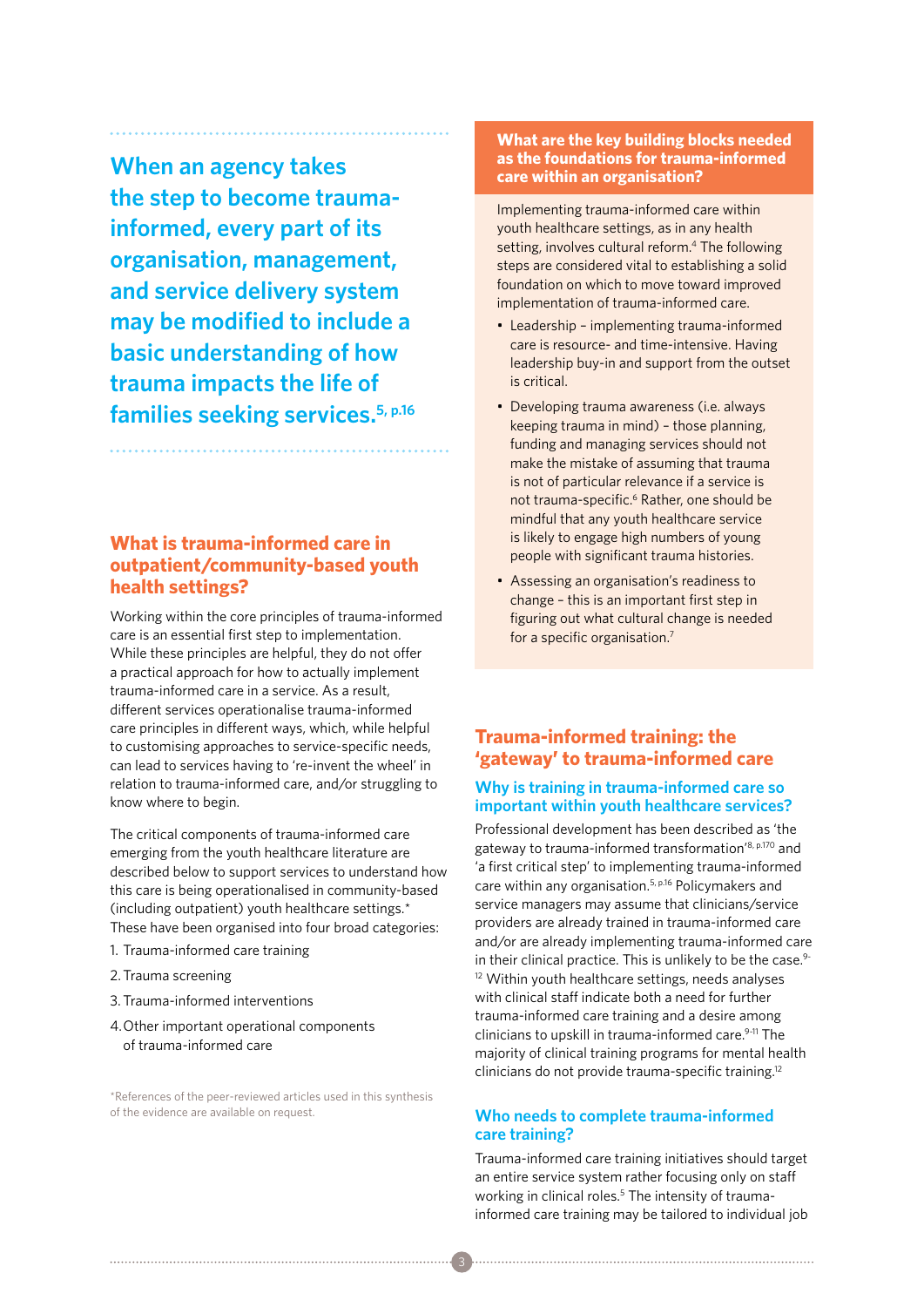functions, but all staff members (e.g. administrative, management and clinical) should be included.5 For clinical staff, before training in specific evidencebased interventions for trauma are considered, service managers and policymakers should first ask: 'Do our service providers (regardless of theoretical orientation) possess the necessary trauma-related knowledge and skills to use trauma-informed reasoning and judgement in their practice?'12

#### **What ongoing professional development needs should be considered?**

All clinicians working in youth healthcare settings are encouraged to seek training in how to work safely with young people who have experienced trauma/ on trauma-informed care, given the complexity and challenges of this work. In addition to completing trauma-informed care training, clinical staff should be offered ongoing supervision and consultation to support implementation of trauma-informed care in their practice.

## **Trauma screening**

#### **How can youth healthcare organisations increase their capacity to identify young people with trauma histories?**

Screening in the youth healthcare context refers to using brief assessment tools (typically self-report and/ or parent/carer report) to detect whether a young person has a history of exposure to traumatic events and/or may be currently experiencing trauma-related difficulties.13 The aim of screening is to detect exposure to trauma (current and past) so that a young person can access further assessment and appropriate intervention. Screening is a critical element of traumainformed care in youth healthcare settings, yet it is typically poorly implemented.<sup>14,15</sup>

There is a strong rationale for screening young people for trauma exposure within healthcare settings, including:<sup>13</sup>

- Many young people have significant trauma histories.
- Many young people will not spontaneously disclose trauma exposure for a variety of reasons.
- Screening can identify current abuse or other ongoing trauma that requires immediate action.
- A screening measure can provide structure for professionals to engage young people and caregivers in discussions about trauma. This may be particularly helpful for staff who do not have extensive training in mental health.

#### **Should trauma screening be universal as part of trauma-informed care within youth healthcare settings?**

There is consensus that screening all young people for trauma histories is a critical component of trauma-informed care, but no consensus as to *when* universal trauma screening of young people should be implemented.4 There is debate as to whether it should be done at the initial patient encounter or during a follow-up appointment when greater trust and rapport has been established.4 This consideration requires weighing up: 1) the potential benefit of quickly identifying young people who are at-risk and require further assessment, follow-up, and targeted interventions; and, 2) the risk of re-traumatising a young person and/or failing to put appropriate interventions and referrals in place to follow-up if risk is detected.<sup>14</sup> Balancing comprehensive assessment and the burden of time and effort for the young person is also important.<sup>16</sup>

#### **What are the critical considerations for service managers regarding screening?**

It is important to note that identifying and disseminating appropriate screening tools and encouraging staff to use them is insufficient to change practice.16 Organisations are likely to need support to implement screening and establish standard procedures to record trauma histories and share them with other involved services as appropriate, ideally with a young person's and/or their family or carers' consent.16 It is vital to carefully consider how confidentiality will be managed in these processes. All staff need to be transparent with young people about where their information is being stored and who can access it. Services should work toward young people having as much choice in how their information is used and shared as possible. Recommendations for screening young people within trauma-informed care include:

- Screening should only be conducted if the service has a capacity to respond appropriately to disclosure and arrange further assessment and triaging or care.<sup>4</sup>
- Rescreening young people within services and between services should be avoided – e.g. not screening at intake and again at assessment; sharing results across treatment settings with the young person's consent.4
- Staff need to be trained and supported to use training tools effectively in practice.16
- Screening tools should never be relied on as the sole method of assessing a young person's trauma history. Further assessment of the young person's mental health and trauma history should be conducted as appropriate with a clinician who is likely to be involved in the young person's ongoing care.
- Universal screening may expose staff to vicarious trauma. Methods to support staff should be implemented alongside any screening initiatives.

4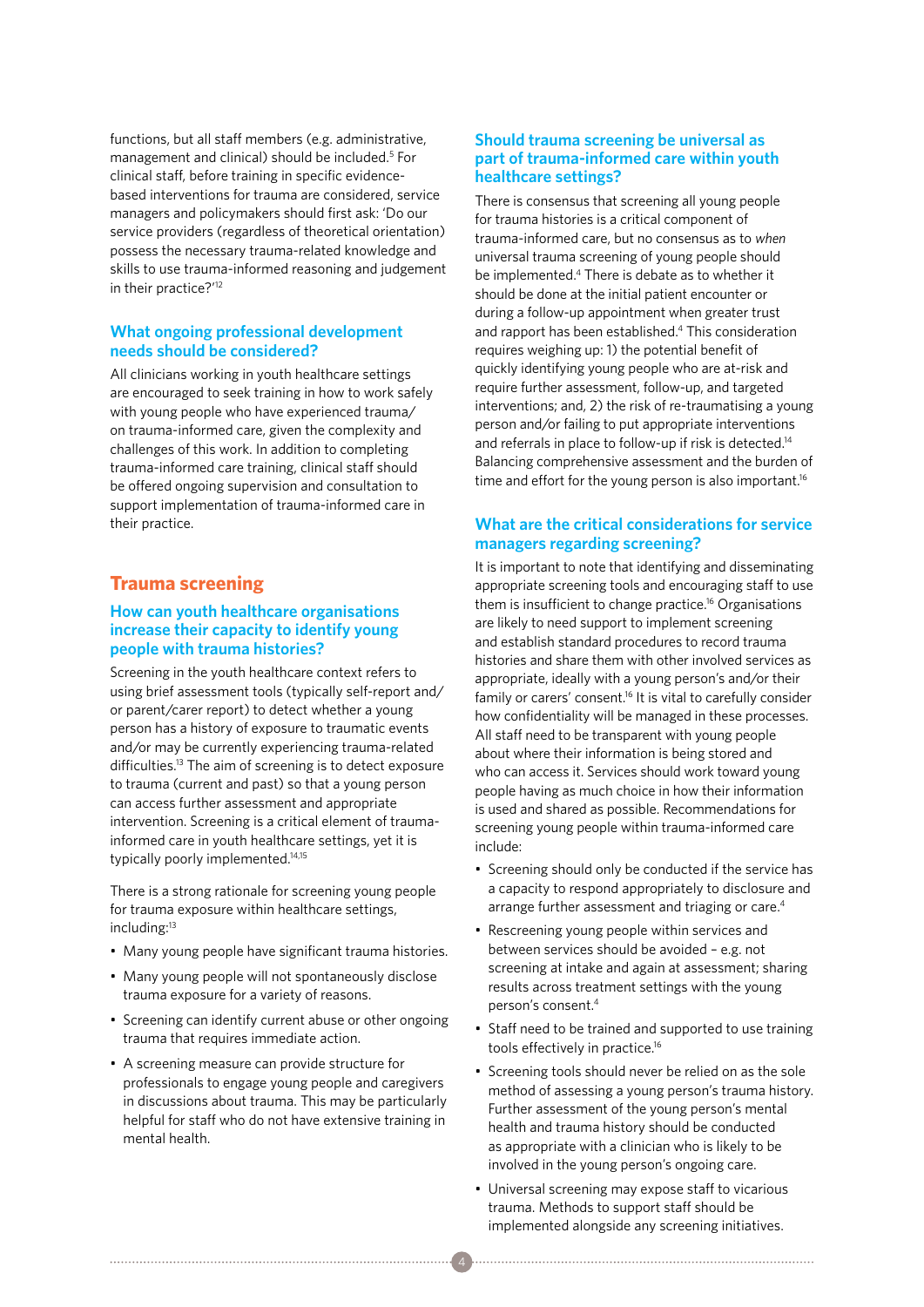## **Trauma-informed interventions**

A comprehensive account of what trauma-informed interventions should look like is beyond the scope of this clinical practice point. The key is that traumainformed interventions are not just about treating PTSD; trauma-related difficulties may be associated with a range of diagnoses $17$  or traumatic events that do not necessarily lead to a psychiatric diagnosis, including prolonged or ongoing bullying, and intimate partner abuse or violence. 18 If a young person has PTSD, and is ready to engage in trauma-focused therapy, an evidence-based intervention with an appropriately trained clinician should be offered.

# 66 When a young person gets upset talking about their trauma, I don't know whether I should stop talking about it

Clinician

#### **Five central components of any trauma-informed intervention**

#### **1. Working safely and avoiding the risk of re-traumatisation**

At the centre of any trauma-informed intervention is the consideration of the safety of the young person, both physical and psychological, and avoiding re-traumatisation. Clinicians should consider their role, service setting, and use their clinical judgement in guiding the pace and timing of these conversations.

#### **2. Conducting a trauma-sensitive assessment**

Adopting a trauma-informed approach to care has been recognised as requiring a 'paradigm shift' from those working with young people experiencing mental health or behavioural difficulties to ask, 'what happened to you' rather than 'what is wrong with you'.<sup>18,19</sup>

#### **3. Developing a shared understanding with a young person of the impacts of trauma on their current difficulties**

Young people who are experiencing traumarelated difficulties may not have thought that their difficulties may be trauma-related, and doing so may bring up a range of emotional responses. Work toward developing a shared understanding of the potential links between their trauma history and their current experiences and difficulties in a sensitive manner.

#### **4. Providing psychoeducation**

Many young people who have been exposed to trauma have limited understanding of what trauma is, and how it can affect a young person's development and lives. When people talk about trauma, there is often an emphasis on PTSD and the impact of single-incident trauma on a person's functioning (e.g. being in an accident or assaulted). Many young people's trauma exposure and related difficulties will not fit into this picture, so they may particularly struggle to make sense of their experiences. Do not underestimate the role of providing psychoeducation about trauma when working with young people. If done well, it can be very therapeutic in itself.

#### **5. Working in a strengths-based way with young people and their families/carers**

This involves asking a young person and their family/carers about their interests and strengths rather than focusing solely on their trauma histories and current symptoms. Working in a strengthsbased way includes instilling or building on an existing sense of optimism for the future and highlighting every small step toward recovery on a young person's journey.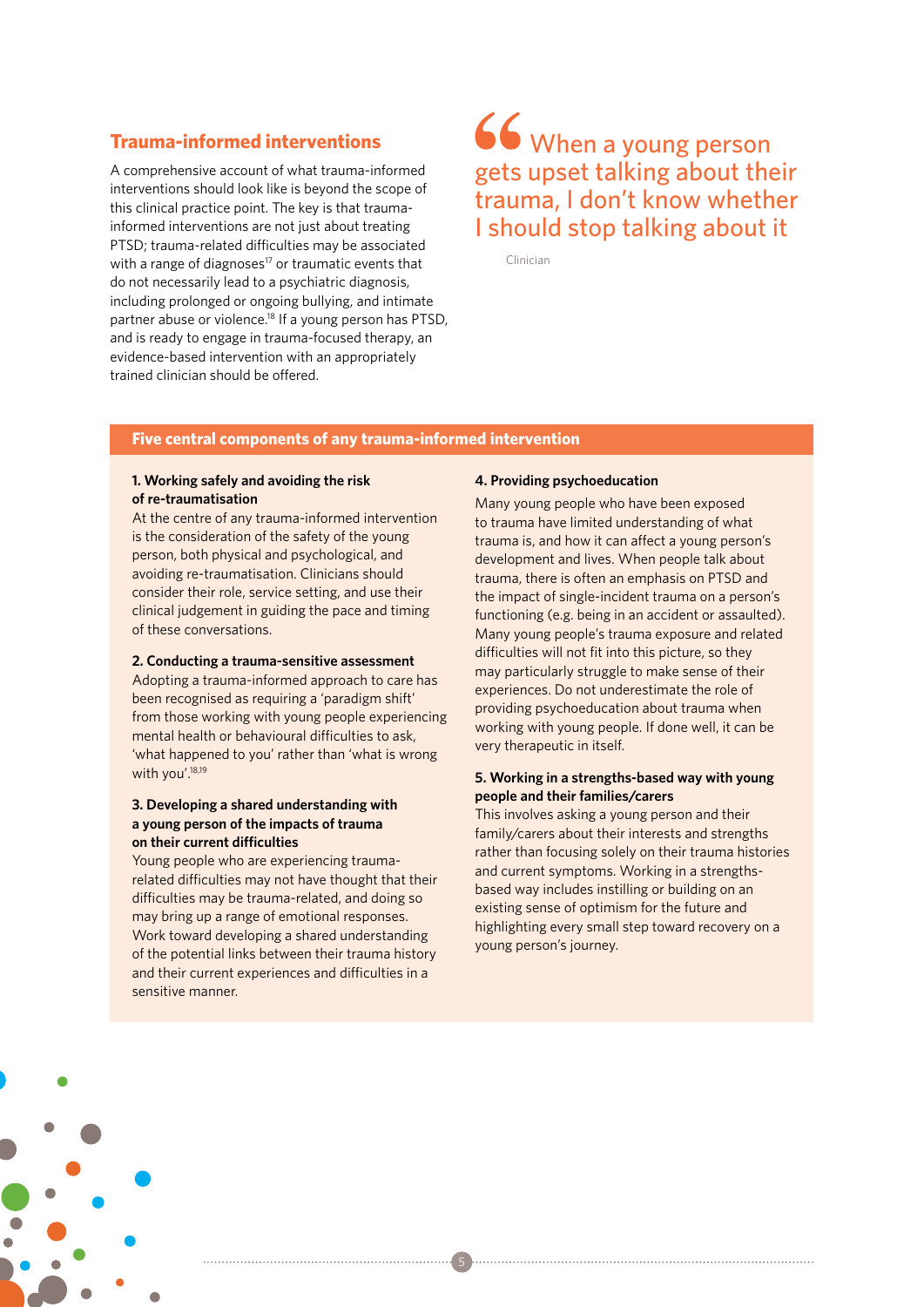## **Other important operational components of trauma-informed care**

#### **Inter-agency collaboration**

Ensuring there is effective: 1) inter-agency communication about young people's trauma histories and needs; and, 2) inter-agency collaboration to obtain referrals, and make appropriate onward referrals. These processes should be designed to minimise risks of re-traumatising young people during handover and referral processes. It is vital to carefully consider how confidentiality will be managed in these processes.

#### **Managing the risk of staff developing vicarious trauma**

Supporting staff to avoid vicarious trauma and intervene appropriately when it occurs. This involves both provision of training and providing ongoing supervision and support for clinicians.

#### **Supporting youth and family/carer involvement across the service**

Inviting youth and family/carers to act in an advisory capacity across the service, and being mindful to ensure this is done in a trauma-informed way when they are sharing service-user experiences so they are not re-traumatised. See SAMHSA's *Trauma-Informed Method of Engagement for Youth Advocacy* resource.20

66 | have carried grounding objects in my pocket, made sure I am aware of my own senses in the room whilst not detracting from the story of the young person and used a buddy system to check-in with colleagues.

Clinician

#### **Helpful resources**

#### **Resources about trauma-informed care within outpatient and community-based youth health settings**

**Orygen's trauma-informed care resources** [Working with young people in the trauma space:](https://www.orygen.org.au/Education-Training/Resources-Training/Webinars/Past-Webinars)  [Vicarious trauma](https://www.orygen.org.au/Education-Training/Resources-Training/Webinars/Past-Webinars) (Webinar)

[Trauma-informed care: Working with refugees and](https://www.orygen.org.au/Education-Training/Resources-Training/Webinars/refugees-asylum-seekers)  [asylum seekers](https://www.orygen.org.au/Education-Training/Resources-Training/Webinars/refugees-asylum-seekers) (Webinar)

[Trauma-informed care: A policy report focused on](https://www.orygen.org.au/Education-Training/Resources-Training/Webinars/Past-Webinars/Trauma-informed-care-policy-paper)  [young people, trauma and mental health](https://www.orygen.org.au/Education-Training/Resources-Training/Webinars/Past-Webinars/Trauma-informed-care-policy-paper) (Webinar)

[Trauma-informed care in youth health: From principles](https://www.orygen.org.au/Education-Training/Resources-Training/Training-Modules)  [to practice](https://www.orygen.org.au/Education-Training/Resources-Training/Training-Modules) (Online module)

[Trauma and young people: Moving toward trauma](https://www.orygen.org.au/trauma)[informed services and systems](https://www.orygen.org.au/trauma) (Policy paper)

[Trauma-informed care: Reflecting on past progress](https://www.orygen.org.au/Education-Training/Resources-Training)  [and advancing practice](https://www.orygen.org.au/Education-Training/Resources-Training) (Service self-assessment questionnaire)

[What is trauma-informed care and how can I help](https://www.orygen.org.au/Education-Training/Resources-Training)  [implement it in my organisation](https://www.orygen.org.au/Education-Training/Resources-Training) (Toolkit)

**Other trauma-informed care resources**

SAMSHA's [Concept of trauma and guidance](https://store.samhsa.gov/product/SAMHSA-s-Concept-of-Trauma-and-Guidance-for-a-Trauma-Informed-Approach/SMA14-4884)  [for a trauma-informed approach](https://store.samhsa.gov/product/SAMHSA-s-Concept-of-Trauma-and-Guidance-for-a-Trauma-Informed-Approach/SMA14-4884) (not youth- or health-specific).

SAMSHA's [Trauma-informed method of engagement](https://www.pathwaysrtc.pdx.edu/pdf/fpS1508.pdf)  [\(TIME\) for youth advocacy](https://www.pathwaysrtc.pdx.edu/pdf/fpS1508.pdf) (brief article)20

#### **Psychoeducation resources about trauma and complex trauma for young people and families/carers**

**Orygen's trauma-informed care resources** [Trauma and mental health in young people – Let's get](https://www.orygen.org.au/Education-Training/Resources-Training/Resources/Free/Mythbusters/Trauma-mh-yp)  [the facts straight](https://www.orygen.org.au/Education-Training/Resources-Training/Resources/Free/Mythbusters/Trauma-mh-yp) (Mythbuster)

[Dissociation and trauma in young people](https://www.orygen.org.au/Education-Training/Resources-Training/Resources/Free/Fact-Sheets/Dissociation-trauma) (Factsheet)

**Other trauma-informed care resources**

6

The National Childhood Traumatic Stress Network (US): [What is complex trauma? A resource guide for](https://www.nctsn.org/resources/what-complex-trauma-resource-guide-youth-and-those-who-care-about-them)  [youth and those who care about them](https://www.nctsn.org/resources/what-complex-trauma-resource-guide-youth-and-those-who-care-about-them)

Phoenix Australia – Centre for Posttraumatic Mental Health's booklet: [What the ? Trauma, stress and](http://phoenixaustralia.org/wp-content/uploads/2015/03/Phoenix-Teenager-Brochure.pdf)  [teenagers: Understanding posttraumatic stress](http://phoenixaustralia.org/wp-content/uploads/2015/03/Phoenix-Teenager-Brochure.pdf)  [disorder](http://phoenixaustralia.org/wp-content/uploads/2015/03/Phoenix-Teenager-Brochure.pdf)